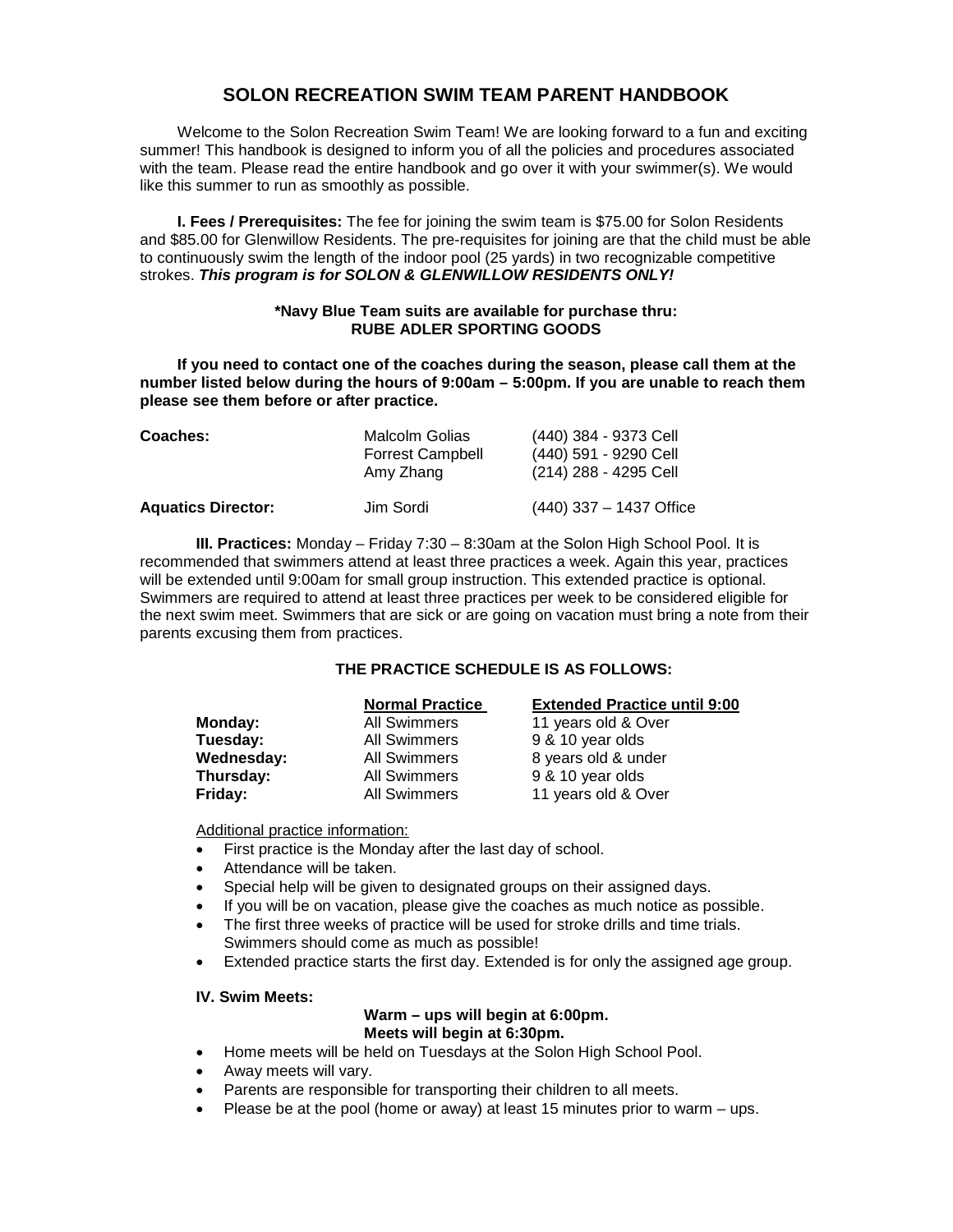- Each swimmer will be expected to swim every event they have been placed in. Failure to do so will result in the swimmer not being able to swim in the next meet.
- No swimmer will be permitted to leave the designated team area from the time warmups start to the time the meet ends. (During home meets, swimmers are PROHIBITED from being in the balcony, at all times.)
- No parents will be permitted in the designated team area during a meet unless approved by a coach.
- Coaches will help swimmers find their lanes when it is time to swim as long as they are in the team's designated area – coaches will not search the locker rooms or any other pool areas.
- Swimmers should write their events, heat and lane numbers on their hand, this will help the coaches. Line-ups will be posted on the wall, check when you come in.
- Swimmers that miss a meet without notifying a coach will be ineligible for the next meet.
- Swimmers should learn the order of events and know when they are expected to swim, the order is as follows:

## **ORDER OF EVENTS**

| <b>Medley Relay</b>       | 23&24                                                                                                                                                                                                    | 25yd. Breaststroke 8 & under  |
|---------------------------|----------------------------------------------------------------------------------------------------------------------------------------------------------------------------------------------------------|-------------------------------|
| 25yd. Butterfly 8 & under | 25&26                                                                                                                                                                                                    | 25yd. Breaststroke $9 - 10$   |
| 25yd. Butterfly $9 - 10$  | 27&28                                                                                                                                                                                                    | 50yd. Breaststroke 11 - 12    |
| 50yd. Butterfly $11 - 12$ | 29&30                                                                                                                                                                                                    | 50yd. Breaststroke 13 - 14    |
| 50yd. Butterfly $13 - 14$ | 31&32                                                                                                                                                                                                    | 50yd. Breaststroke 15 - 18    |
|                           | 33&34                                                                                                                                                                                                    | 25yd. Freestyle 8 & under     |
|                           |                                                                                                                                                                                                          | 35&36 25yd. Freestyle 9 - 10  |
|                           |                                                                                                                                                                                                          | 37&38 50yd. Freestyle 11 - 12 |
|                           |                                                                                                                                                                                                          | 39&40 50yd. Freestyle 13 - 14 |
|                           |                                                                                                                                                                                                          | 41&42 50yd. Freestyle 15 - 18 |
|                           |                                                                                                                                                                                                          | 43&44 Freestyle Relay         |
|                           | 11&12 50yd. Butterfly 15 - 18<br>13&14 25yd. Backstroke 8 & under<br>15&16 25yd. Backstroke 9 - 10<br>17&18 50yd. Backstroke 11 - 12<br>19&20 50yd. Backstroke 13 - 14<br>21&22 50yd. Backstroke 15 - 18 |                               |

- Odd events are girls, even events are boys.
- Relays are 4 lengths of the pool; 1 length / swimmer. (2 at L.I.T.W.)
- Swimmers should not expect to be in a relay at every meet. We will do our best to give everyone a chance to be in at least one relay but this is not guaranteed.
- No swimmer may swim in more than 4 events this means that swimmers may swim a combination of 3 events and 1 relay or 2 events and 2 relays. If a swimmer notices that they are in an illegal combination of events, he / she should notify a coach immediately.
- Swimmers should not expect to swim in 4 events every meet. Normally swimmers will be entered in 2 or 3 events per meet. All entries are decided upon by the coaches and are not negotiable.
- The "2 false start rule" will be adhered to at all meets. This means that swimmers are only permitted one false start and will be disqualified on their second.
- Swimmers should be wearing a navy blue suit at meets.
- Only the Solon Recreation Team Swim Cap is to be worn at meets.
- Swimmers will display good sportsmanship at all times \*\* This includes practices & meets.
	- Team members are expected to support their teammates by cheering for them at meets.
	- Swimmers are not permitted to leave a meet until the last team cheer has been done at the end of the meet, unless the coach has received a written notice from the parent in advance.
- Coaches reserve the right to add or modify swim team policies and procedures at any time during the season!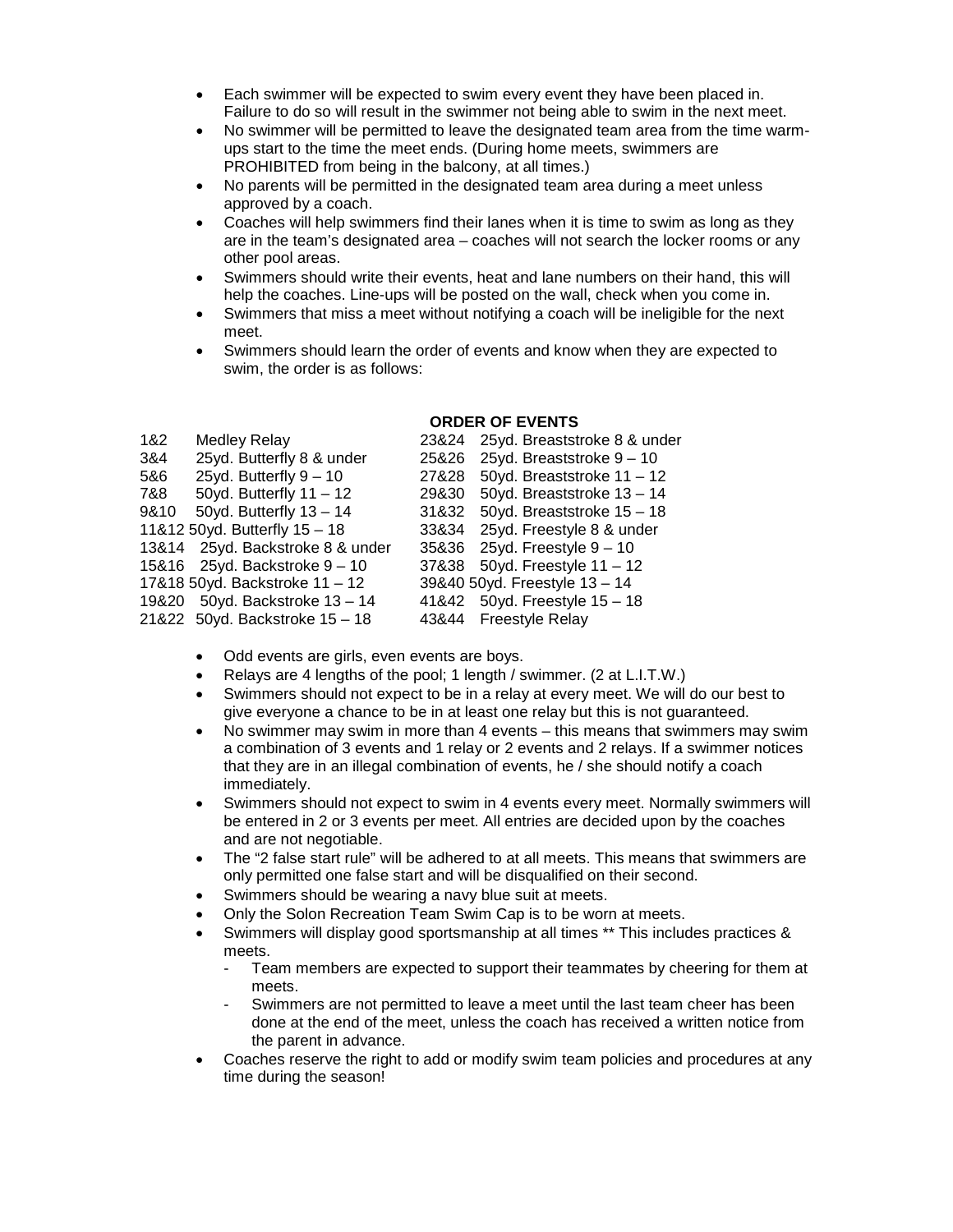**V. Parent Committee:** We will need parent volunteers to help run the meets. Parents that are new to the "swimming world" should not be apprehensive. The volunteer work is not difficult, once you have been shown how to do it. We will be in need of the following volunteers at every home swim meet:

8 Timers, 2 Runners, 2 Finish Judges, 2 Scorekeepers, 2 Ribbon Distributors, 1 Announcer.

\* We will be holding a parent's meeting on **Thursday June 9th at 7:00pm** at the Solon Community Center. We request that at least one parent from each family attend. At the meeting, we will be asking parents to sign up to volunteer at particular meets, so please bring your calendars. We are looking for a parent volunteer to take charge of volunteer scheduling. If anyone is interested, please contact one of the coaches as soon as possible. We desperately need your help to assure a successful summer.